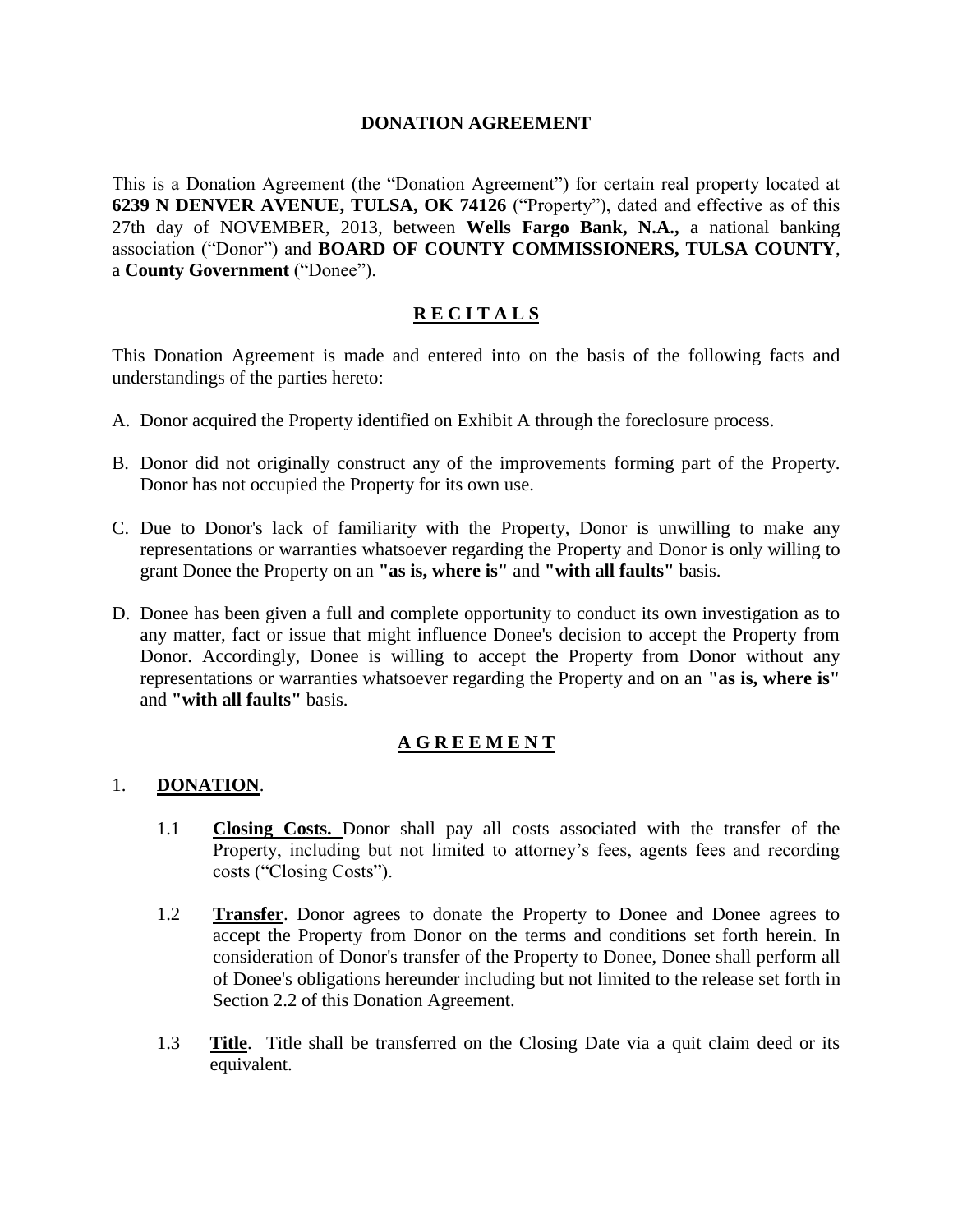1.4 **Further Assurances**. Donee and Donor agree to execute all instruments and documents and to take all actions reasonably necessary and appropriate to consummate the transfer and donation of the Property and shall use their best efforts to close in a timely manner.

## 2. **ACKNOWLEDGMENTS, AND RELEASE**.

- 2.1 **DONEE'S ACKNOWLEDGMENTS. DONEE ACKNOWLEDGES THAT DONEE IS ACCEPTING THE PROPERTY SOLELY IN RELIANCE ON DONEE'S OWN INVESTIGATION, AND THE PROPERTY IS IN "AS IS, WHERE IS" CONDITION WITH ALL FAULTS AND DEFECTS, LATENT OR OTHERWISE. DONEE EXPRESSLY ACKNOWLEDGES THAT, IN CONSIDERATION OF THE AGREEMENT OF DONOR HEREIN, AND EXCEPT AS OTHERWISE SPECIFIED HEREIN, DONOR MAKES AND HAS MADE NO REPRESENTATIONS OR WARRANTIES, EXPRESS OR IMPLIED, OR ARISING BY OPERATION OF LAW, INCLUDING, BUT NOT LIMITED TO, ANY WARRANTY AS TO CONDITION, MERCHANTABILITY OR FITNESS FOR A PARTICULAR USE OR PURPOSE, WITH RESPECT TO THE PROPERTY OR ANY MATTER RELATED THERETO, OR (WITHOUT LIMITATION) TO ANY OF THE FOLLOWING MATTERS:**
	- (a) Soils, Etc. Soils, seismic, hydrological, geological and topographical conditions and configurations.
	- (b) Artifacts. Archeological, prehistoric and historic artifacts, remains and relics.
	- (c) Endangered Species. Endangered plant, animal and insect species.
	- (d) Hazardous Materials. Hazardous Materials and other environmental conditions, including without limitation, lead-based paint, asbestos and mold.
	- (e) Physical Defects. Physical and mechanical defects in or on any Property, including without limitation, the plumbing, heating, air conditioning and electrical systems and the roof, floor, ceilings, walls and other internal structural components of any buildings or improvements.
	- (f) Land and Floor Area. The area of the land and the square footage contained in any buildings or improvements.
	- (g) Utilities, Schools, Etc. Availability of adequate utilities, water, schools, public access, and fire and police protection.
	- (h) Assessment Districts. The status and nature of any assessment districts and the amount of any assessment liability.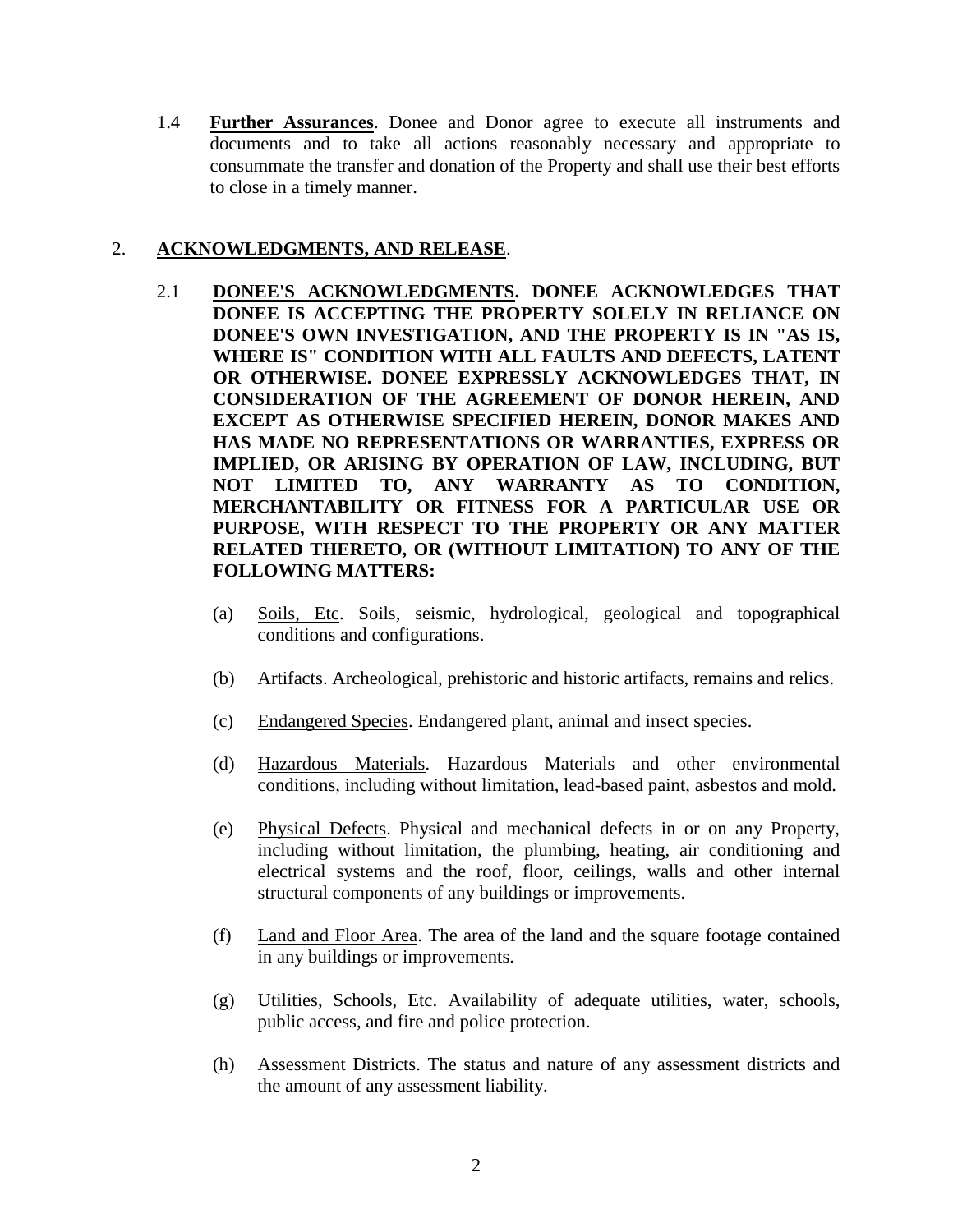- (i) Planning and Zoning. Present, past or future conformity of any Property with planning, building, zoning, subdivision and development statutes, ordinances, regulations and permits, the general plan and the specific plan.
- (j) Development Fees. The character and amount of any fee, charge or other consideration which must be paid by Donee to develop any Property.
- (k) Title. The condition of title to any Property, including but not limited to the existence of any easement, license or encroachment whether or not a matter of public record, and whether or not visible upon inspection of such Property.
- (l) Taxes. The status of any general or special real property taxes or assessments or personal property taxes or any other taxes and assessments applicable to the Property.
- (m) Owner's Association. The financial condition of any owner's association, including, without limitation, the adequacy of any reserves held by any owner's association.
- (n) Other Matters. Any other matter relating to any Property or to the development or operation of any Property, including, but not limited to, value, feasibility, cost, governmental permissions or entitlements, marketability and investment return.

## <span id="page-2-0"></span>2.2 **RELEASE**.

(a) **RELEASE. DONEE FULLY RELEASES AND DISCHARGES DONOR FROM AND RELINQUISHES ALL RIGHTS, CLAIMS AND ACTIONS THAT DONEE MAY HAVE OR ACQUIRE AGAINST DONOR WHICH ARISE OUT OF OR ARE IN ANY WAY CONNECTED WITH THE CONDITION OF THE PROPERTY, INCLUDING WITHOUT LIMITATION (A) ANY MATTER SET FORTH IN SECTION 2.1 ABOVE, (B) THE PRESENCE OF HAZARDOUS MATERIALS ON, UNDER OR ABOUT ANY PROPERTY (INCLUDING BUT NOT LIMITED TO ANY UNDISCOVERED HAZARDOUS MATERIALS LOCATED BENEATH THE SURFACE OF THE PROPERTY) AND (C) VIOLATIONS OF ANY HAZARDOUS MATERIALS LAWS PERTAINING TO THE PROPERTY OR THE ACTIVITIES THEREON. THIS RELEASE APPLIES TO ALL DESCRIBED RIGHTS, CLAIMS AND ACTIONS, WHETHER KNOWN OR UNKNOWN, FORESEEN OR UNFORESEEN, PRESENT OR FUTURE.**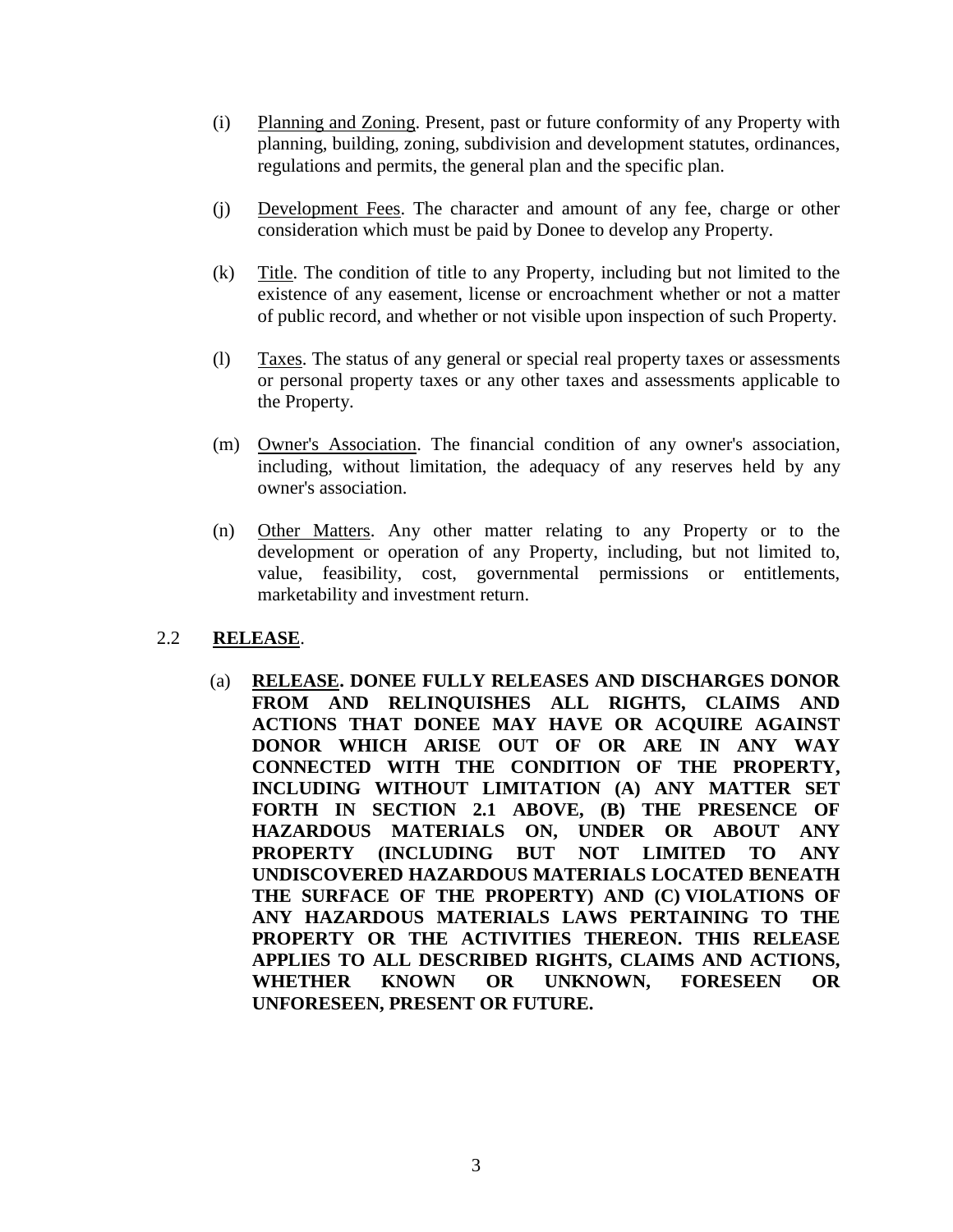- (b) **MEANING. FOR PURPOSES OF THIS SECTION 2.2, ALL REFERENCES TO "DONOR" SHALL INCLUDE: (A) DONOR'S PARENT, SUBSIDIARY AND AFFILIATE CORPORATIONS, (B) DONOR'S DIRECTORS, OFFICERS, SHAREHOLDERS, EMPLOYEES AND AGENTS, AND (C) THE HEIRS, SUCCESSORS, PERSONAL REPRESENTATIVES AND ASSIGNS OF DONOR'S DIRECTORS, OFFICERS, SHAREHOLDERS, EMPLOYEES AND AGENTS.**
- (c) **EFFECTIVENESS. THE PROVISIONS OF THIS SECTION 2 SHALL BE EFFECTIVE AS OF THE CLOSING DATE AND SHALL SURVIVE THE CLOSING DATE OR TERMINATION OF THIS DONATION AGREEMENT.**

## 3. **CLOSING DATE**. **IF THE CLOSING DATE DOES NOT TIMELY OCCUR DUE TO THE DEFAULT OF DONEE, (A) DONEE SHALL HAVE NO FURTHER RIGHT TO RECEIVE THE PROPERTY AND (B) DONOR SHALL BE FREE TO DISPOSE OF THE PROPERTY IN ANY WAY IT SEES FIT.**

### 4. **GENERAL PROVISIONS**

- 4.1 **Successors and Assigns**. This Donation Agreement shall be binding upon and inure to the benefit of the successors and assigns of the parties. Notwithstanding the foregoing, Donee may not transfer, assign or encumber Donee's rights under this Donation Agreement without Donor's prior written approval.
- 4.2 **Entire Agreement**. This Donation Agreement contains the entire agreement between the parties concerning the Donation and sale of the property, and supersedes all prior written or oral agreements between the parties to this Donation Agreement. No addition to or modification of any term or provision shall be effective unless in writing, signed by both Donor and Donee.
- 4.3 **Time of Essence**. Donor and Donee hereby acknowledge and agree that time is strictly of the essence with respect to each term and condition of this Donation Agreement and that the failure to timely perform any of the terms and conditions by either party shall constitute a breach and default under this Donation Agreement by the party failing to so perform.
- 4.4 **Partial Invalidity**. If any portion of this Donation Agreement shall be declared by any court of competent jurisdiction to be invalid, illegal or unenforceable, that portion shall be deemed severed from this Donation Agreement and the remaining parts shall remain in full force as fully as though the invalid, illegal or unenforceable portion had never been part of this Donation Agreement.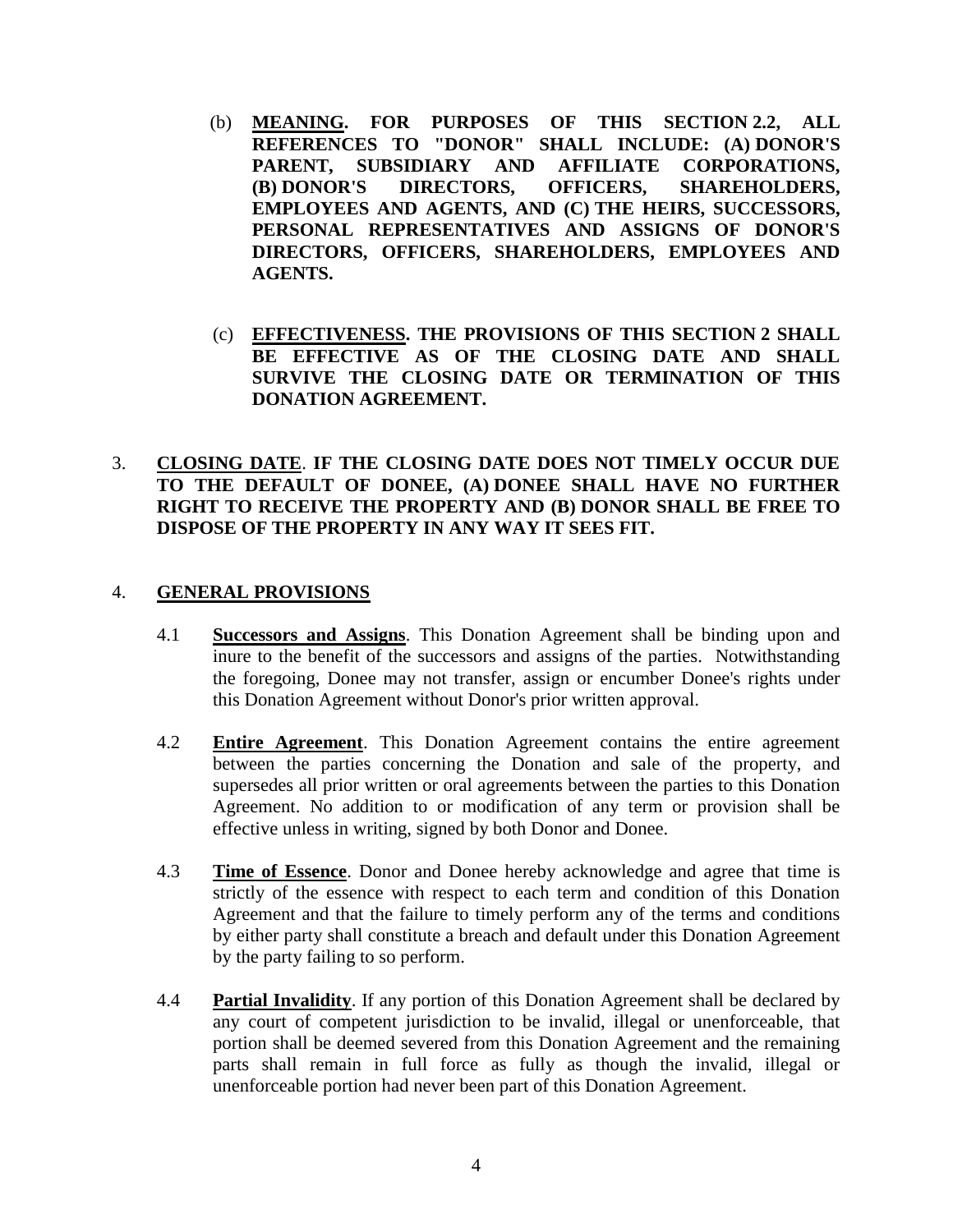- 4.5 **Governing Law**. The parties intend and agree that this Donation Agreement shall be governed by and construed in accordance with the laws of the state in which the Property is located.
- 4.6 **No Third Parties Benefits**. No person other than Donor and Donee, and their permitted successors and assigns, shall have any right of action under this Donation Agreement.
- 4.7 **Waivers**. No waiver by either party of any provision shall be deemed a waiver of any other provision or of any subsequent breach by either party of the same or any other provision.
- 4.8 **Captions**. The captions and Section numbers of this Donation Agreement are for convenience and in no way define or limit the scope or intent of the Sections of this Donation Agreement.
- 4.9 **Counterparts**. To facilitate execution, this Donation Agreement may be executed in as many counterparts as may be convenient or required. It shall not be necessary that the signature of, or on behalf of, each party, or that the signature of all persons required to bind any party, appear on each counterpart. All counterparts shall collectively constitute a single instrument. It shall not be necessary in making proof of this instrument to produce or account for more than a single counterpart containing the respective signatures of, or on behalf of, each of the parties hereto. Any signature page to any counterpart may be detached from such counterpart without impairing the legal effect of the signatures thereon and thereafter attached to another counterpart identical thereto except having attached to it additional signature pages.
- 4.10 **No Presumption**. All the parties hereto and their attorneys have had full opportunity to review and participate in the drafting of the final form of this Donation Agreement and all documents attached as exhibits. Accordingly, such documents shall be construed without regard to any presumption or other rule of construction whereby any ambiguities within this Donation Agreement would be construed or interpreted against the party causing the document to be drafted.
- 4.11 **Notices**. Any notices or other communication required or permitted under this Donation Agreement shall be in writing, and shall be (a) personally delivered, or (b) sent by certified or registered United States mail, postage prepaid, return receipt requested, or (c) by overnight delivery by a reputable courier to the address of the party set forth in this Section or (d) telecopied to the Fax number of the party set forth in this Section. Such notice or communication shall be deemed given (i) if sent by personal delivery or by overnight courier, when delivered in person, (ii) if sent by telecopier, when evidence of successful transmission by telecopier has been received by sender or, (iii) in the case of mailed notice, forty-eight (48) hours following deposit in the United States mail. Notice of change of address shall be given by written notice in the manner detailed in this Section.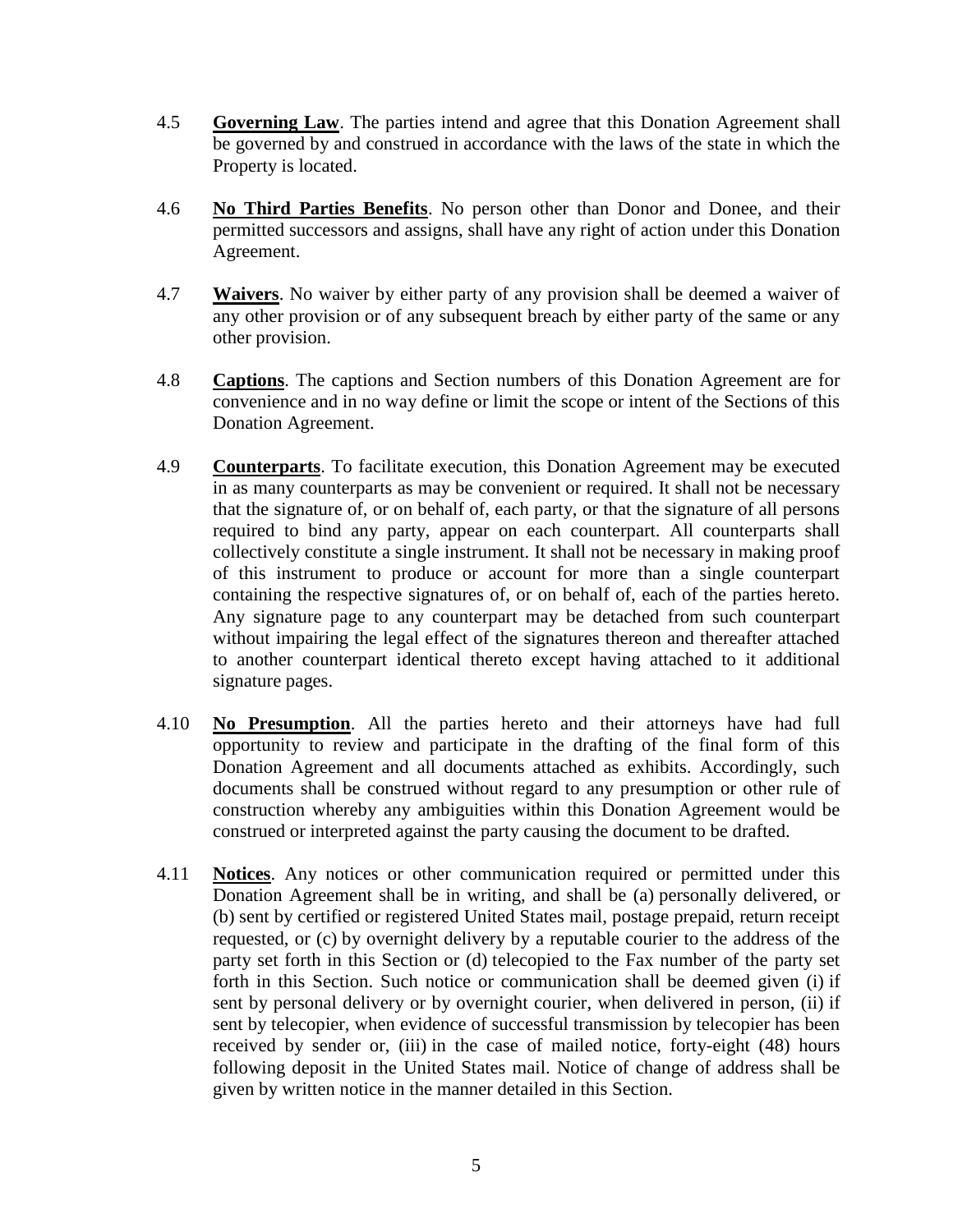### If to the Donee: **BOARD OF COUNTY COMMISSIONERS, TULSA COUNTY**

500 South Denver Avenue Tulsa, Oklahoma 74103 Attn: Michael Willis, Chief Deputy County Commissioner

If to the Donor:

Wells Fargo Bank, N.A. 1 Home Campus Des Moines, Iowa 50328-0001 Attention: Laura Krogh, MAC# X2301-049

With a copy to:

Wells Fargo Bank, N.A. 800 Walnut Street Des Moines, Iowa 5309 Attention: Assistant General Counsel, MAC N0001-11B

4.12 **Joint and Several.** If more than one person or entity has executed this Donation Agreement as Donee, the obligations of all such persons or entities hereunder shall be joint and several.

[Signatures on the next page]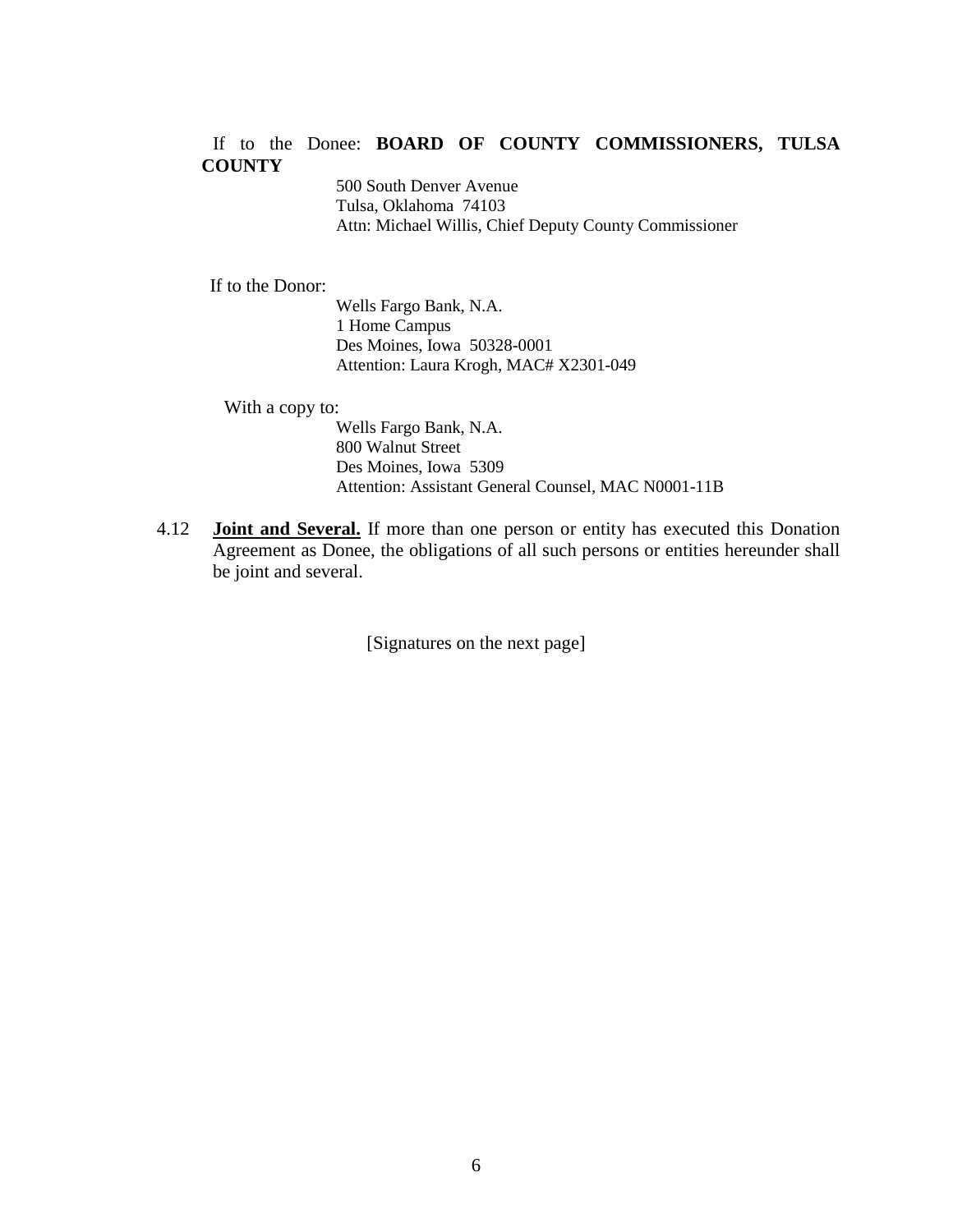*DONEE:*

# **BOARD OF COUNTY COMMISSIONERS, TULSA COUNTY**

Signature:

Print Name:

Title:

*DONOR:*

# **WELLS FARGO BANK, N.A.**

Signature:

Print Name:

Title: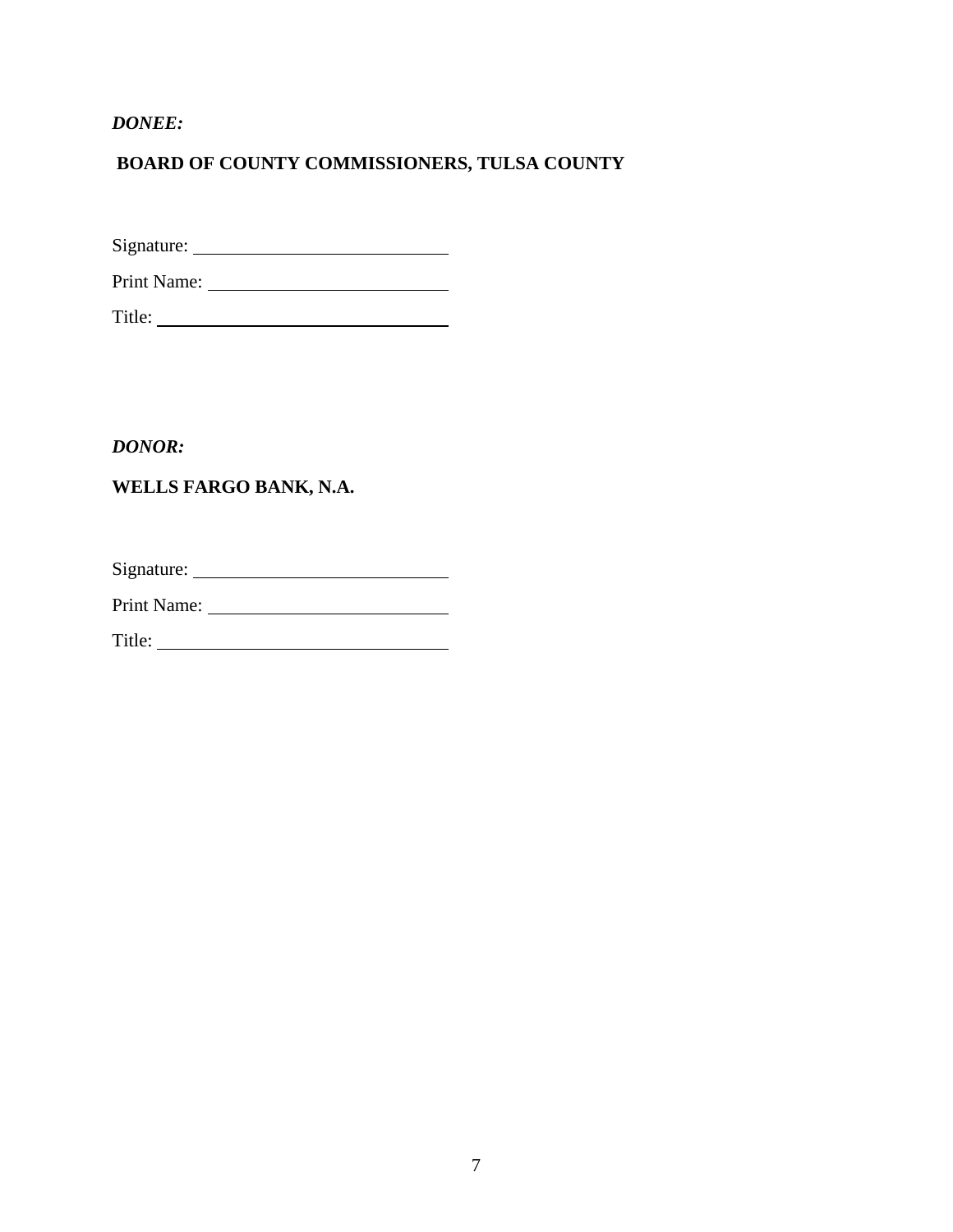# **EXHIBIT "A"**

#### **PROPERTY ADDRESS**

6239 N DENVER AVENUE TULSA, OK 74126

#### **LEGAL DESCRIPTION**

LOT THIRTY (30), BLOCK SEVEN (7), NORTHGATE THIRD ADDITION, AN ADDITION IN TULSA COUNTY, STATE OF OKLAHOMA, ACCORDING TO THE RECORDED PLAT THEREOF.